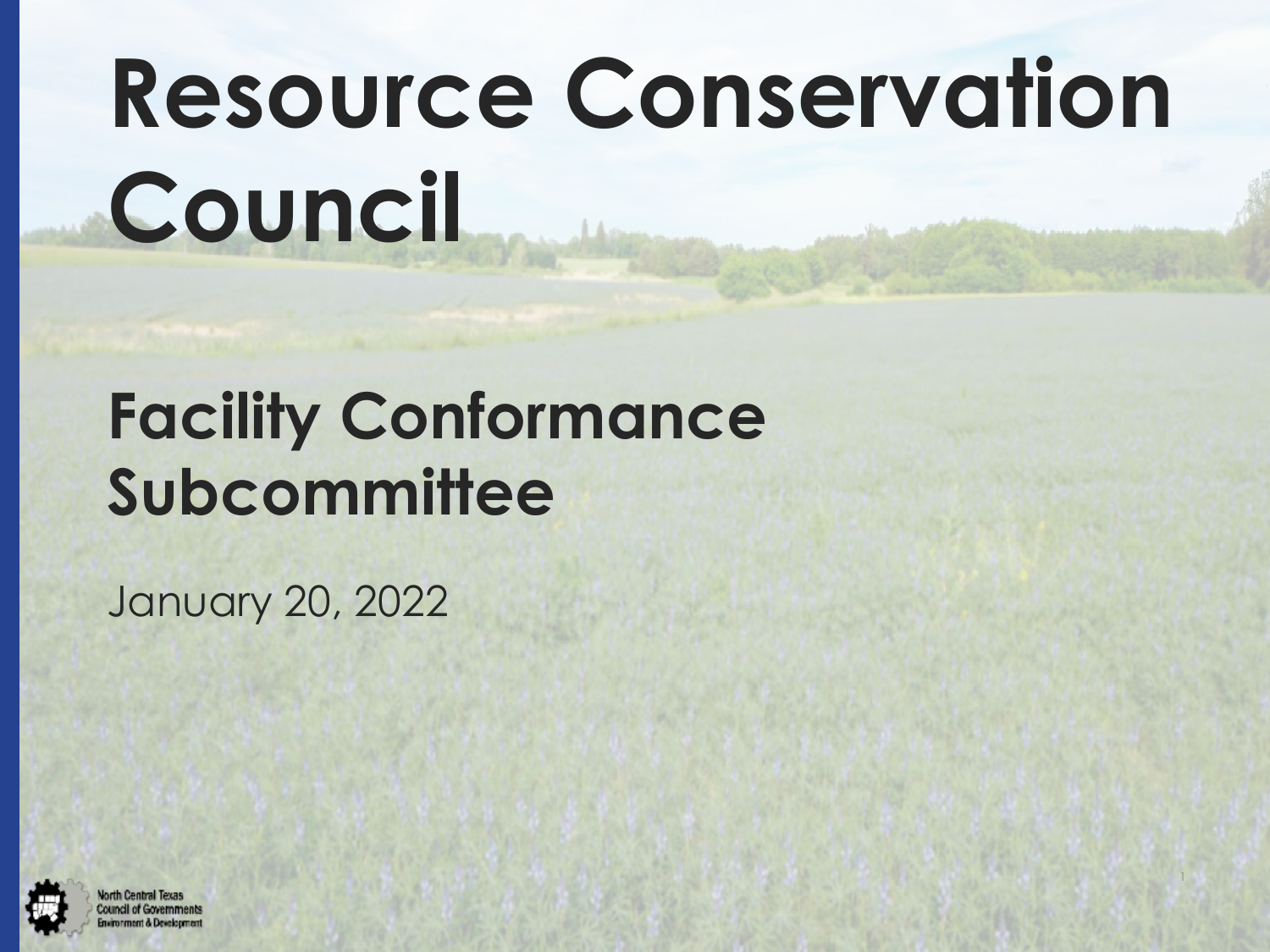### Procedures for Online Meeting

**Please keep your microphone on mute** when not speaking.

**Please state your name and the entity you** are representing when you ask a question or provide a comment.

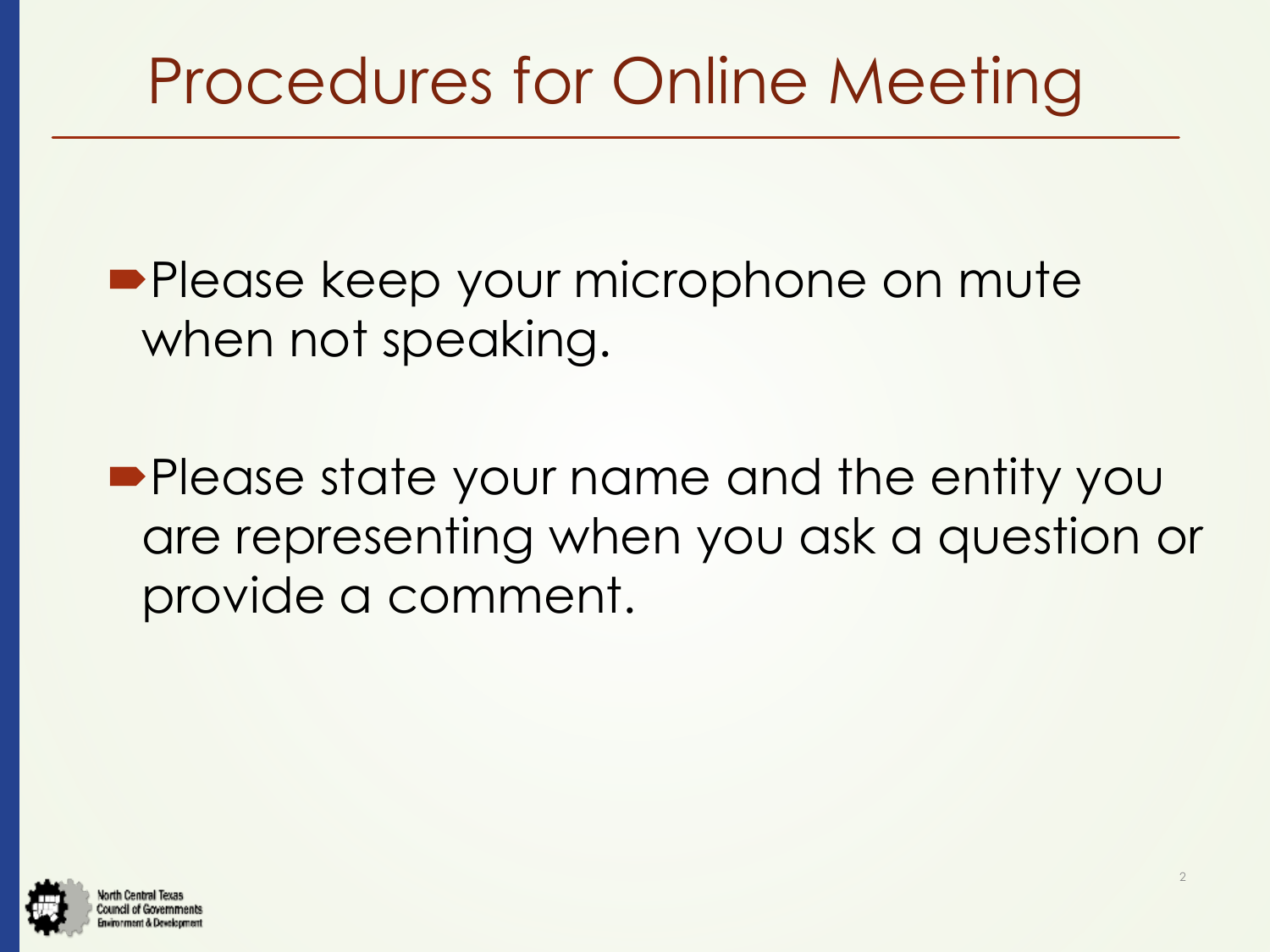### Welcome and Introductions

#### ■ Jeff Mayfield, North Texas Municipal Water District Chair, Facility Conformance Subcommittee

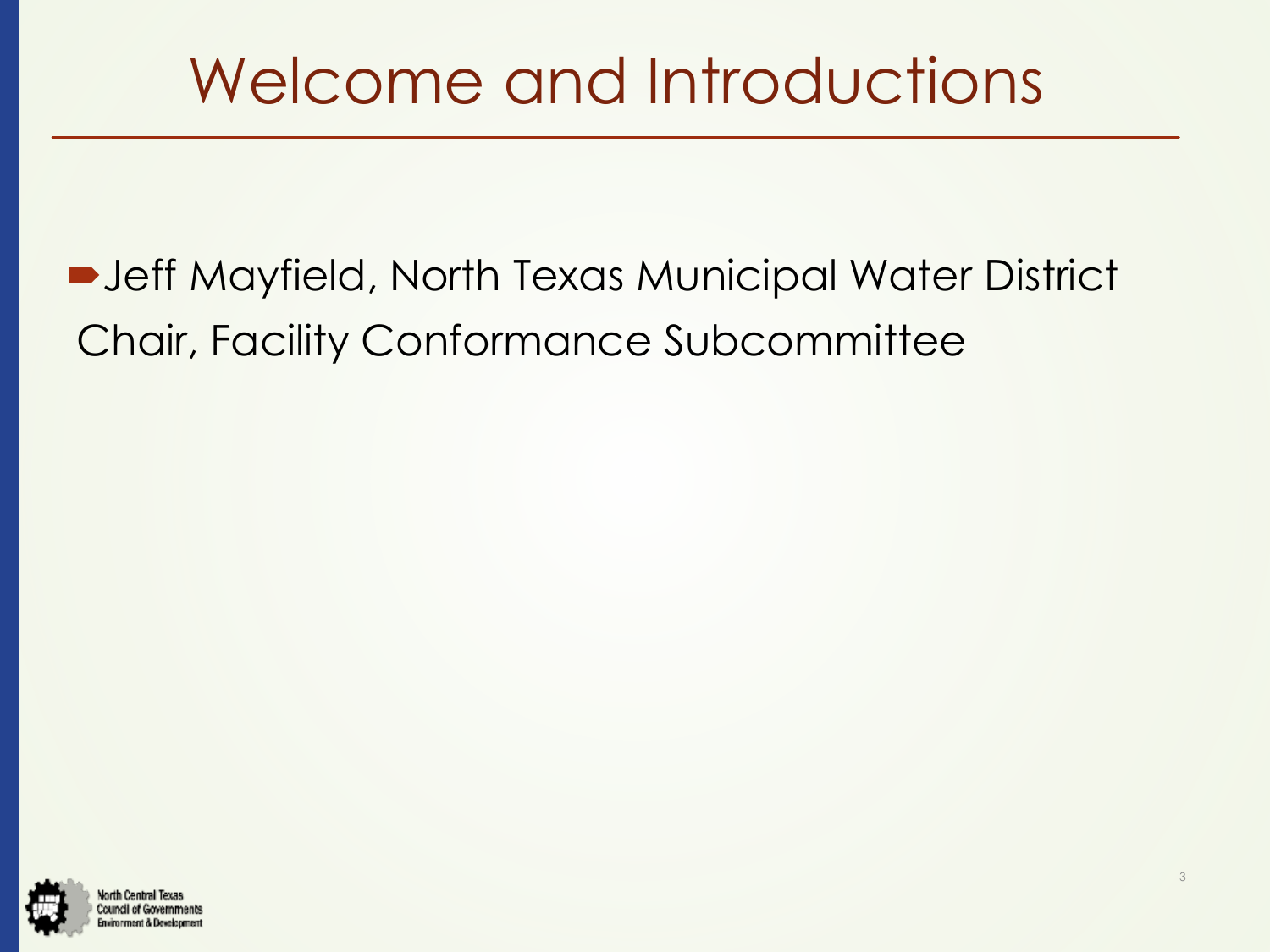### **Presentation**

Major permit amendment application for Construction Recycling and Waste Corporation Type IV Landfill, Collin County

Frank Pugsley, P.E., Sector Director/Principal, Parkhill

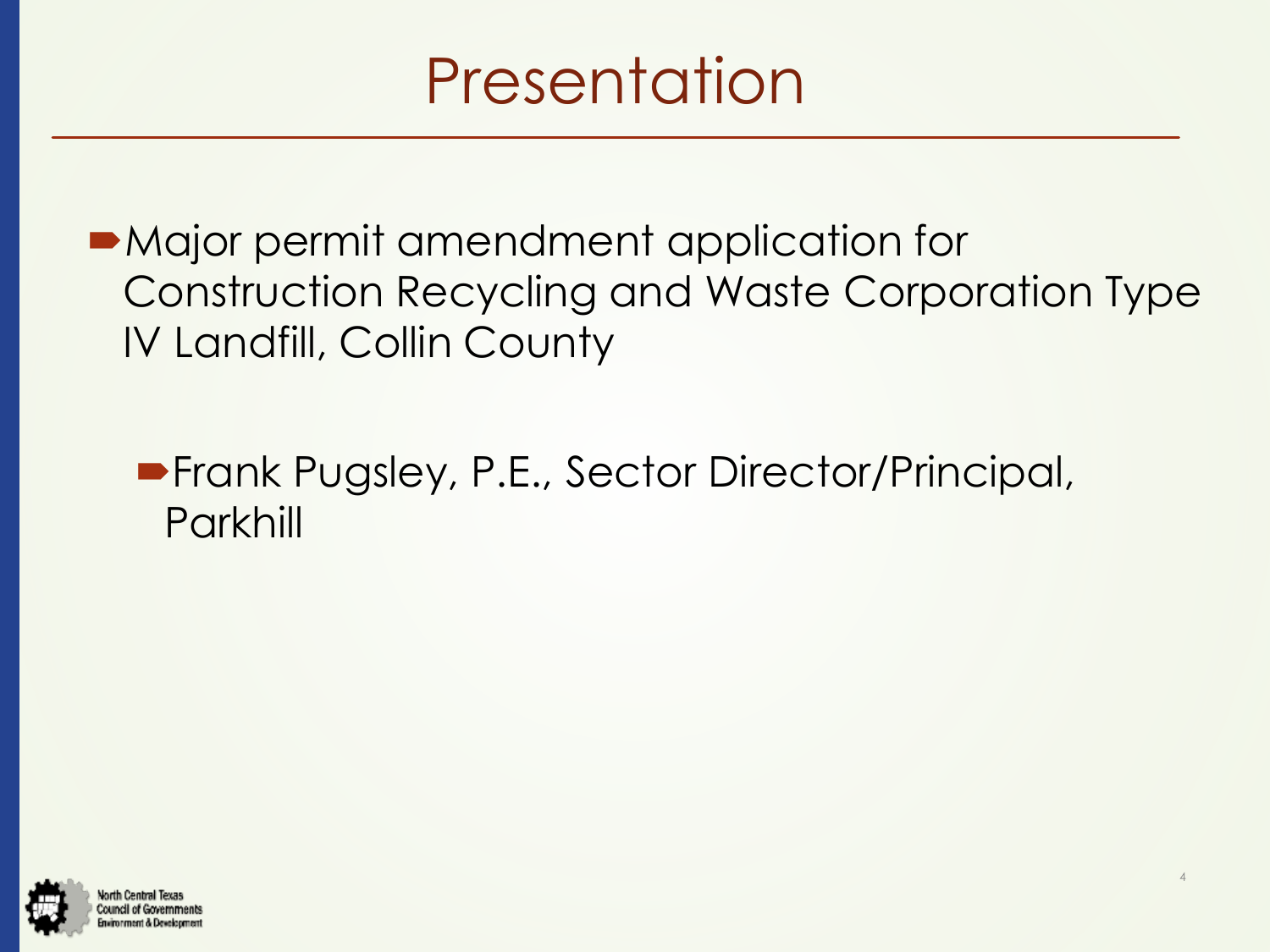



#### **CRWC Type IV Landfill Permit Amendment**

MSW Permit No. 2278A January 20, 2022

## **Parkhill**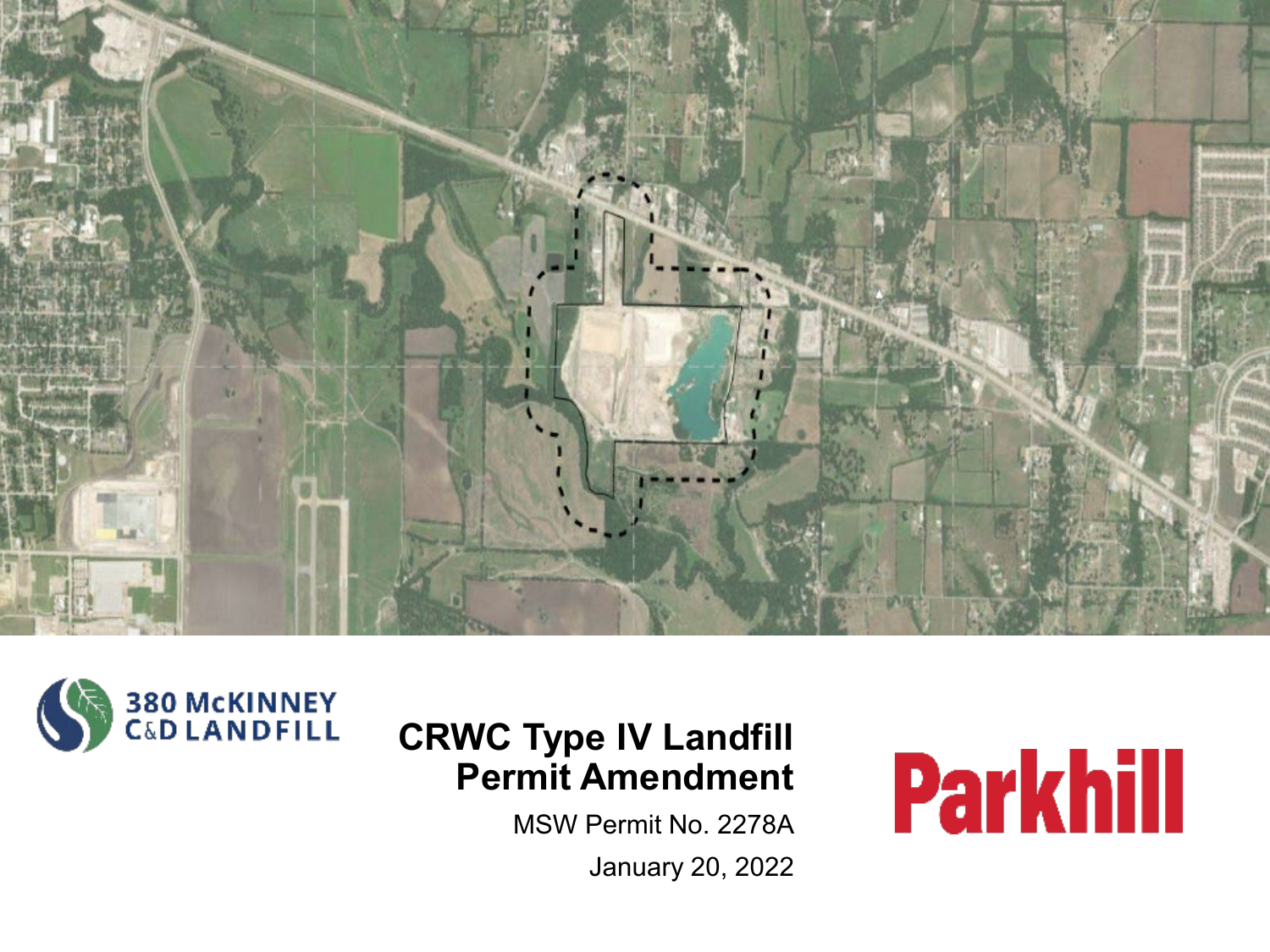#### **AGENDA**

- Landfill Background
- **-Land Use Conformance**
- Regional Conformance



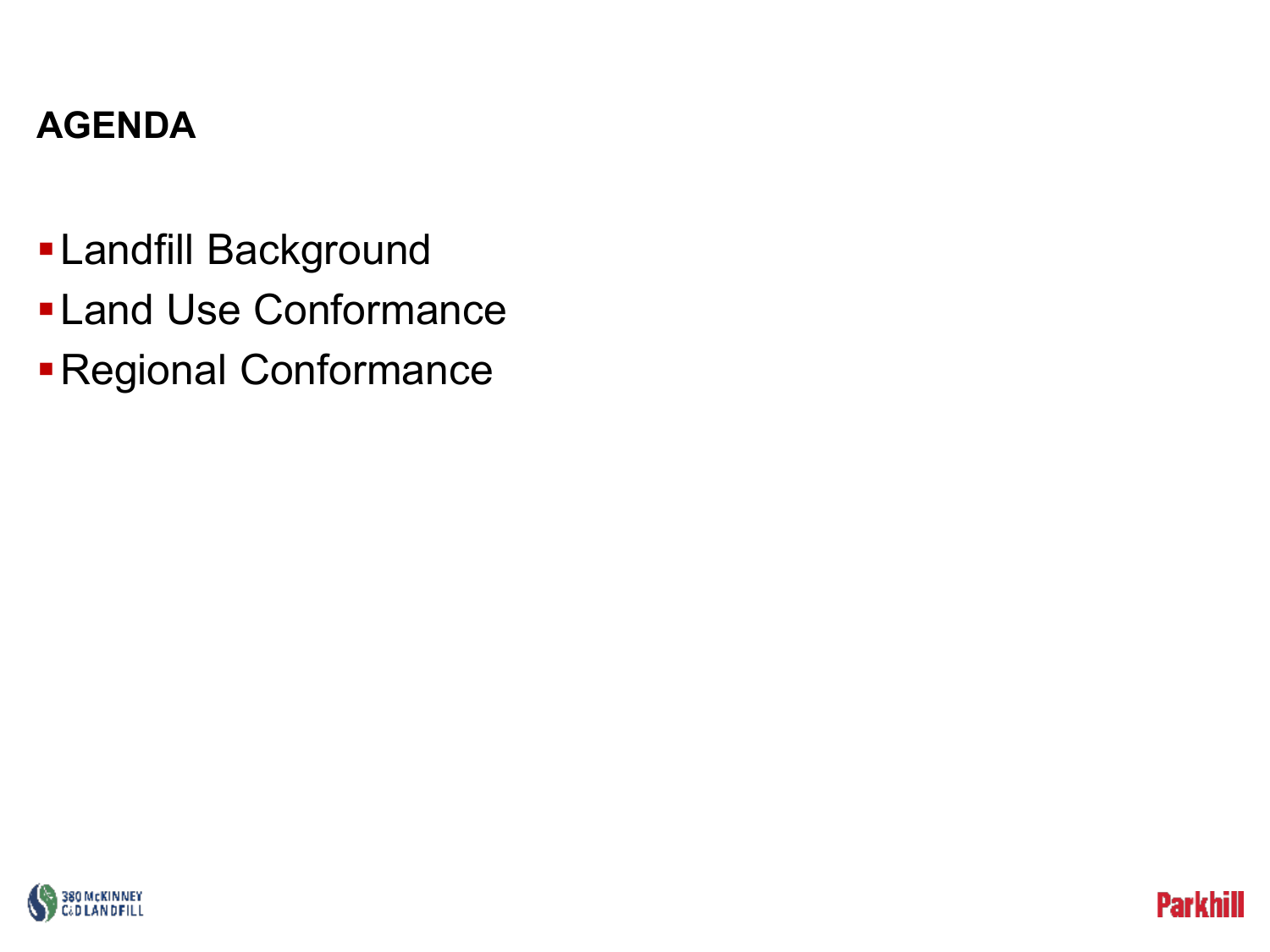#### **-Located on US** Highway 380, east of McKinney





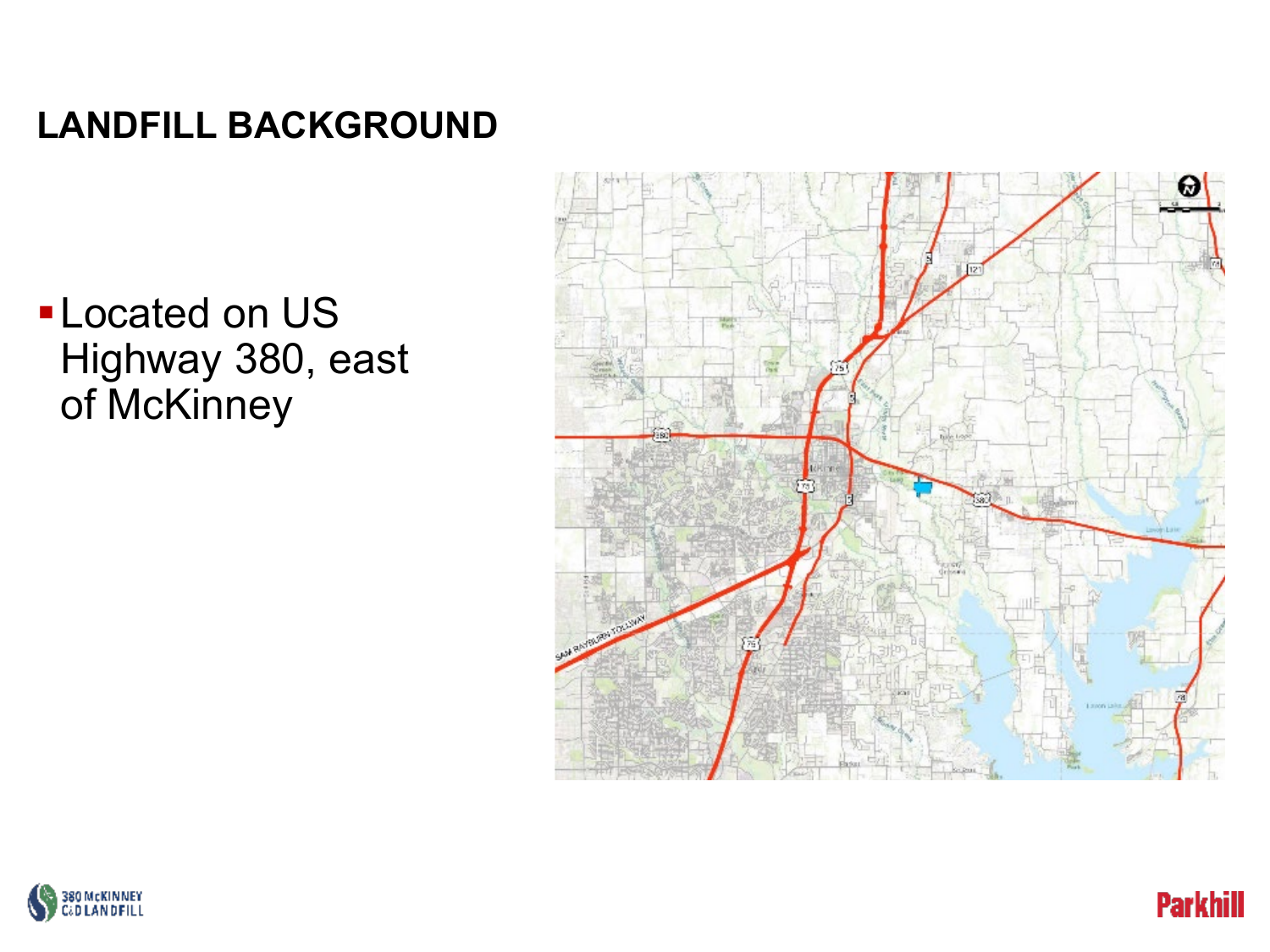#### Permitting History

- MSW 2273 submitted in 1998; withdrawn in 1999
- MSW 2278 Resubmitted in June 1999, approved in 2003
- Declared inactive in 2007
- **Owner change in 2014**
- **Permit update in 2015**

#### **Facility Construction & Operations**

Cell 1A construction completed in November 2018

Parki

**Facility opened to accept waste November 2019** 

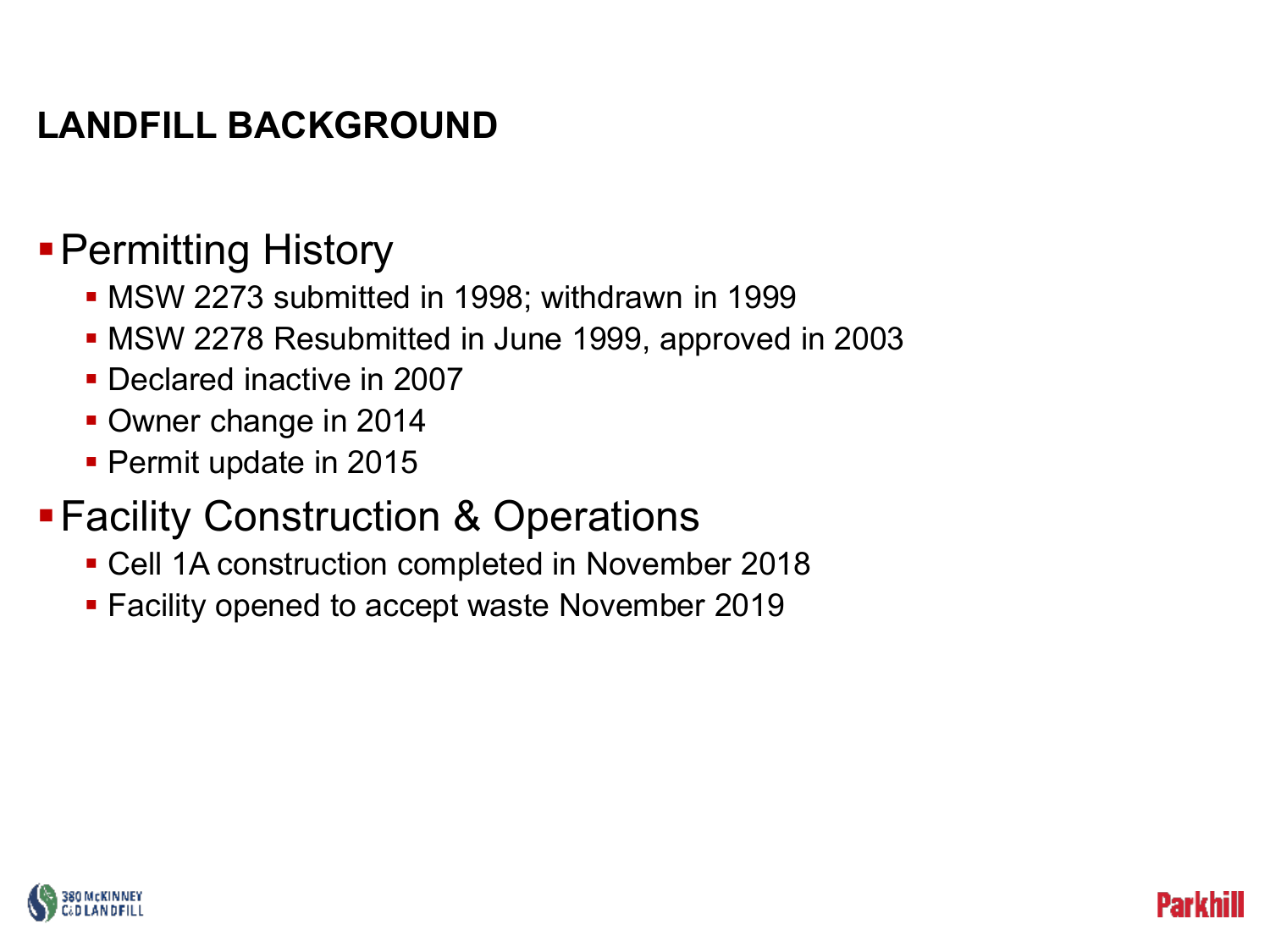- Facility Description Type IV Landfill
- Waste Accepted
	- **Municipal Construction and Demolition Waste**
	- **Industrial Class III Waste (Inert materials including soil, rock and rubble, etc.)**

Parkhil

- 2020 Tonnage 222,200 tons
- 2021 Tonnage 297,400 tons

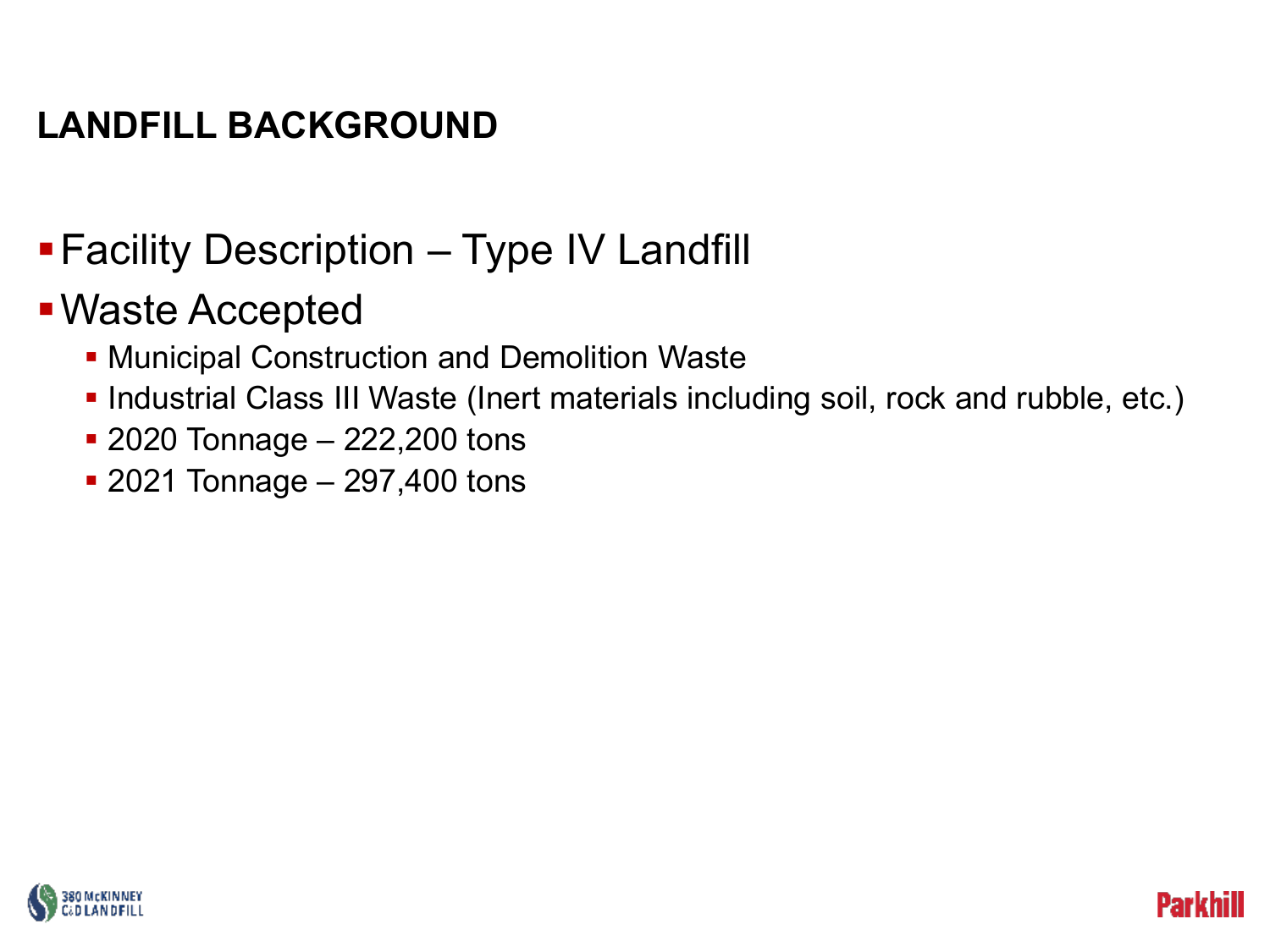#### **Proposed Permit Changes**

- **Increase excavation depth by 15 feet.**
- Landfill life increase Additional 1,642,700 cubic yards (13%).
- Alternate Landfill Liner consisting of a geosynthetic clay liner (GCL) with protective cover

Parki

Update outdated permit rule citations in MSW Permit 2278

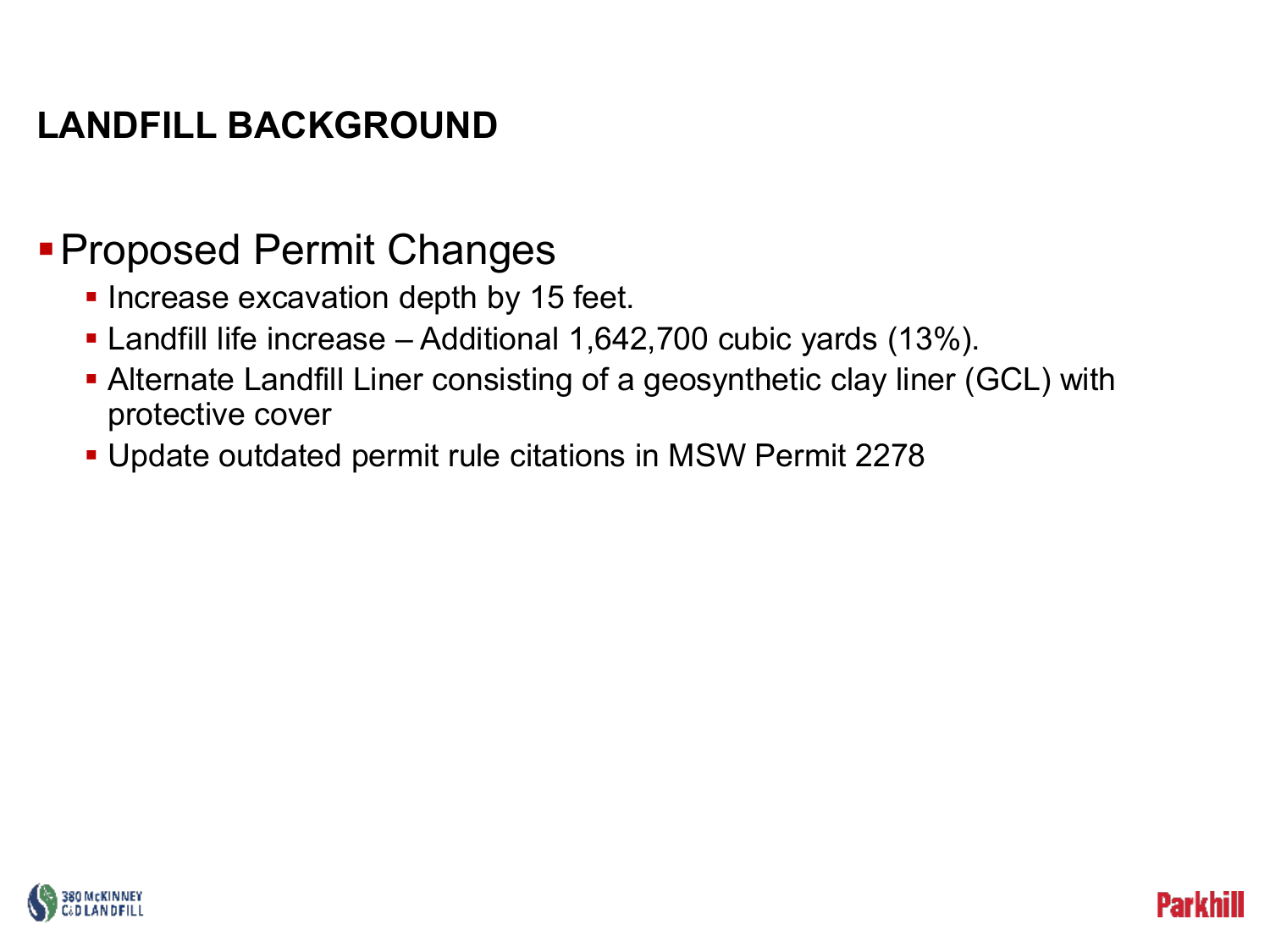- Maximum Depth of Excavation: 485 ft-MSL (15 ft increase from MSW 2278)
- Eliminate extensive earth fill. Quarry is excavated to 485 ft-MSL.





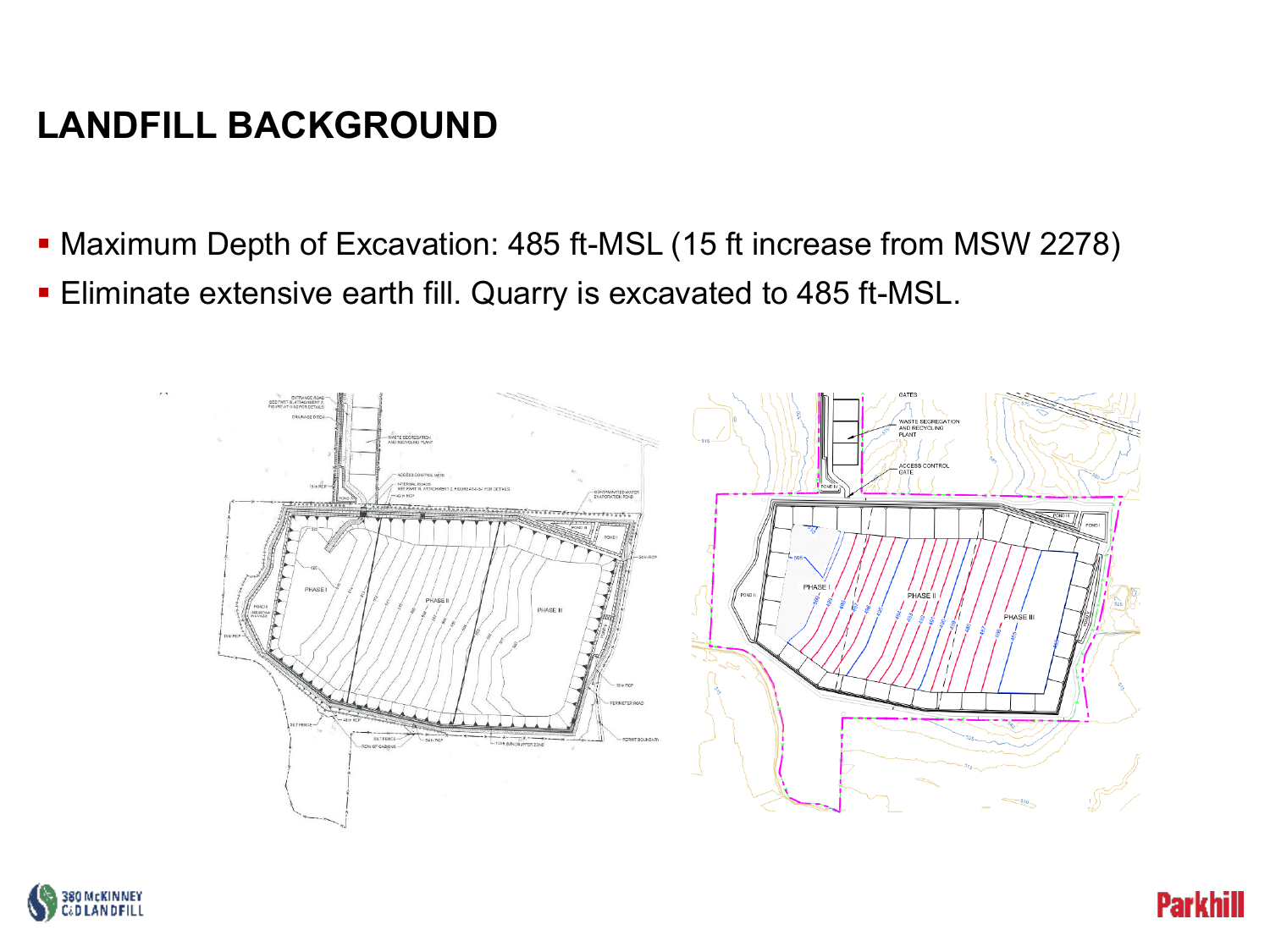#### **LAND USE CONFORMANCE**

- The land use and zoning is authorized by the City of McKinney through Ordinance 2002-05-046.
	- **The property may be developed with the following provision: "A Type IV Landfill,** as defined by the Texas Natural Resource Conservation Commission, is a permitted use."

Parkh

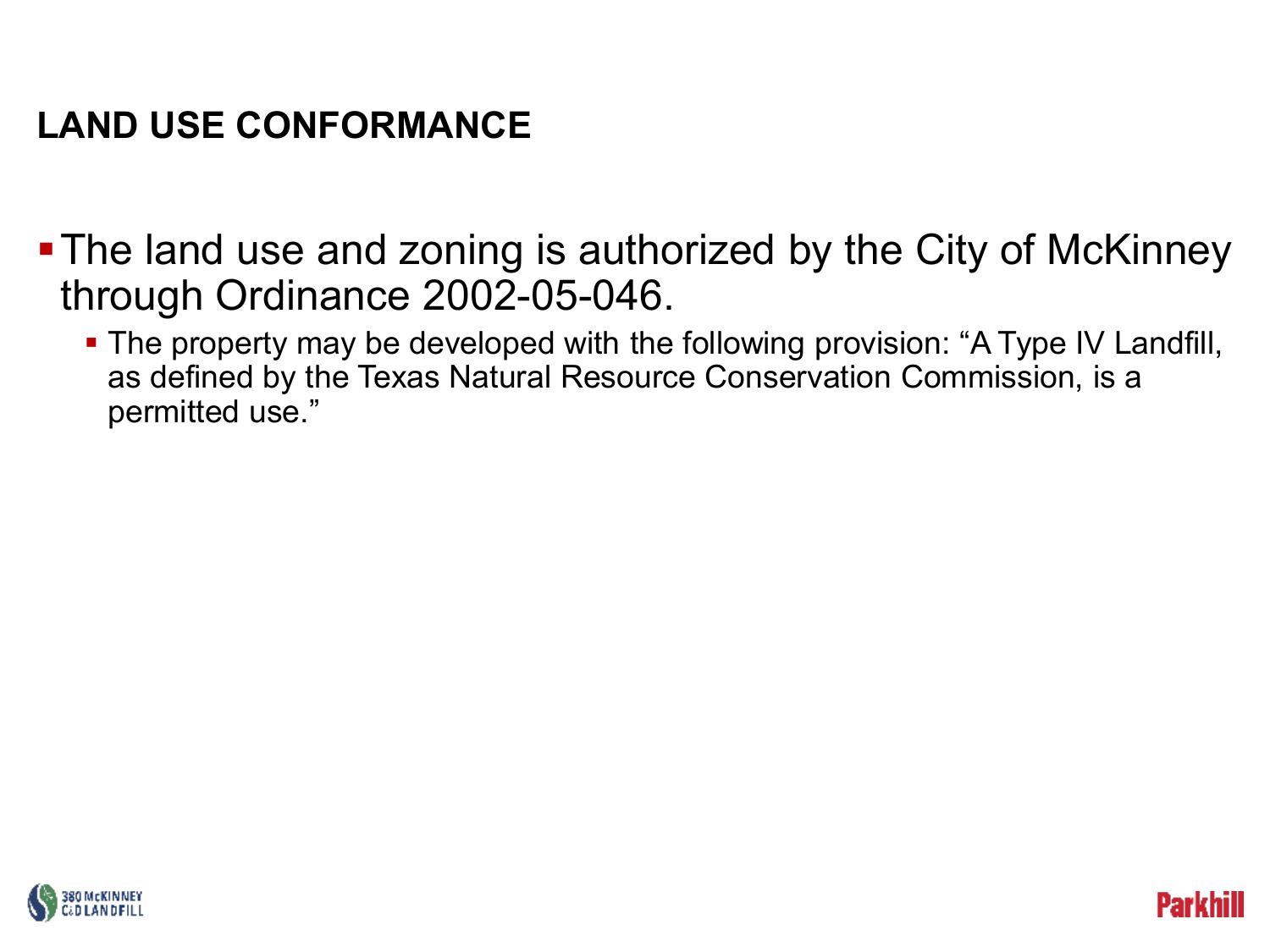#### **REGIONAL CONFORMANCE**

#### Goal No. 1: Time to Recycle

- The facility contributes to the efforts to expand commercial recycling efforts by business and governments across the region by diverting clean loads of brush and wood waste for alternative uses.
- The facility is in the planning and procurement phase for the construction of the authorized C&D Recycling Facility on-site. The facility will separate incoming loads into recoverable material streams, while disposing of residuals in the landfill.

#### Goal No. 2: Stop Illegal Dumping

 The facility will make available public awareness materials developed by NCTCOG to contribute to the efforts to facilitate public awareness and reduce illegal dumping.

#### Goal No. 3: Assuring Capacity for Trash

- The proposed permit amendment results in an increased landfill capacity by increasing the maximum permitted excavation depth.
- An increase of 1,642,700 cubic yards is expected

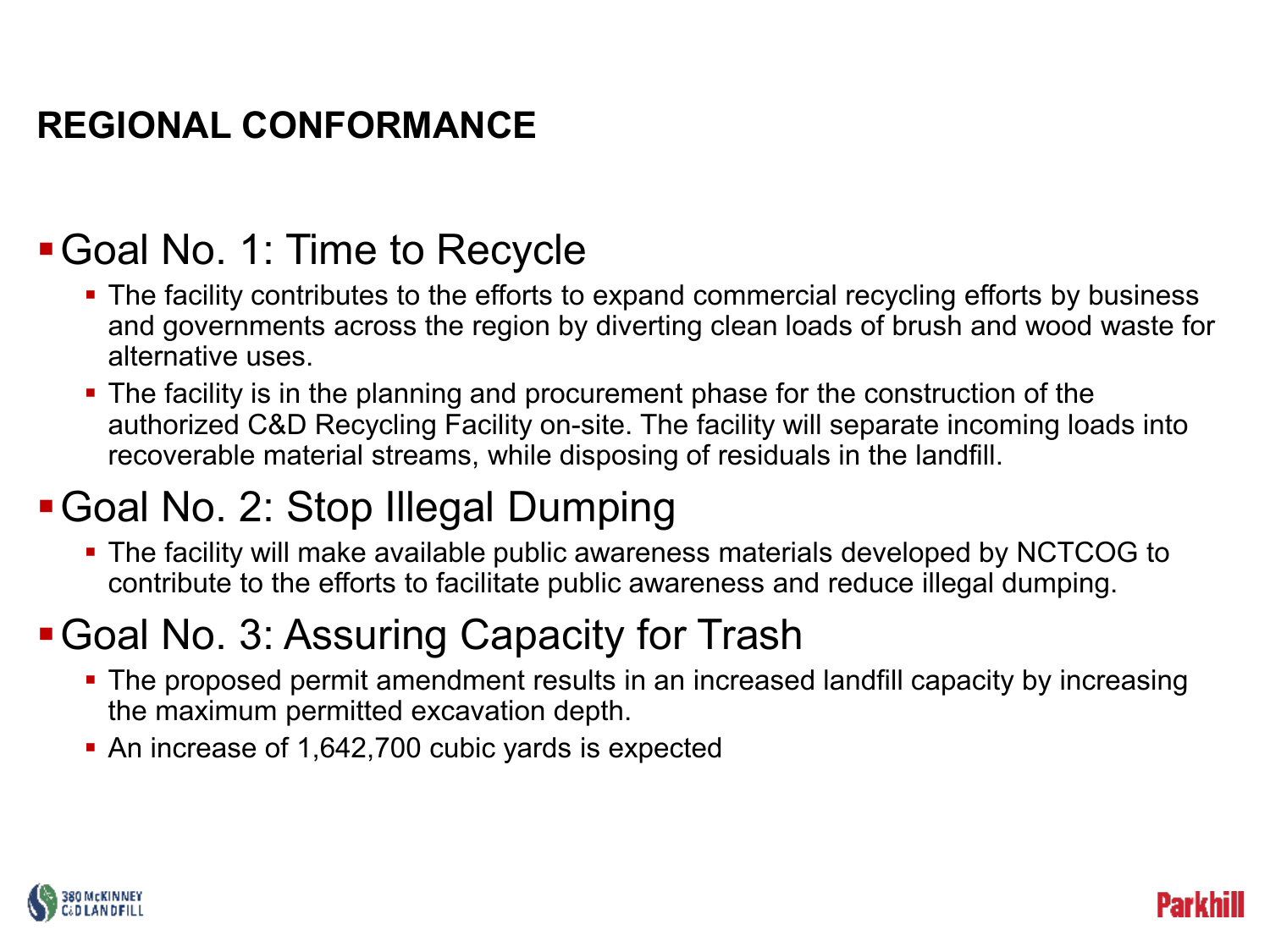

#### **Questions?**

Frank E. Pugsley, PE fpugsley@parkhill.com

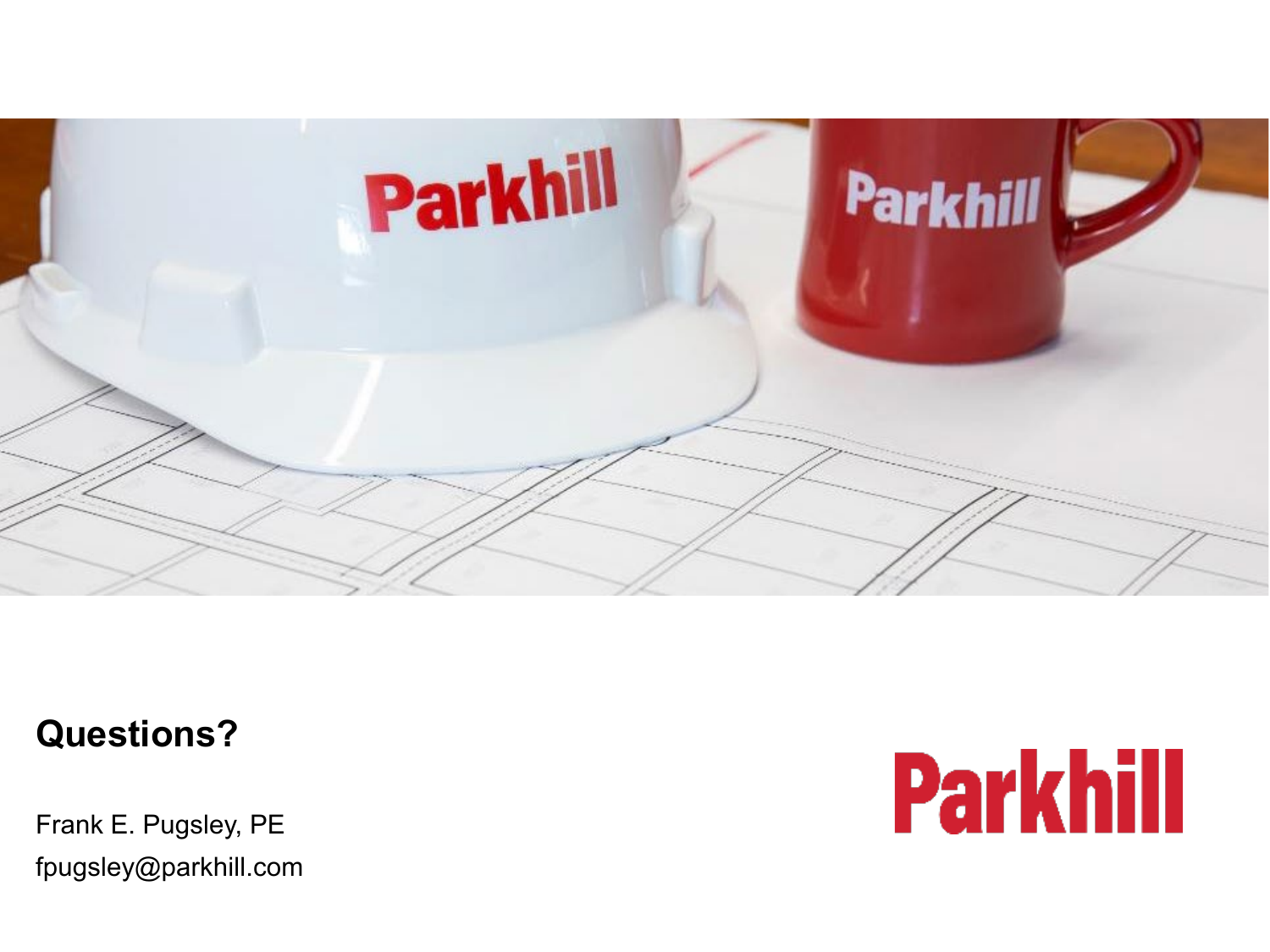### Action Item

The Subcommittee will discuss the application for the Construction Recycling and Waste Corporation Type IV Landfill and vote whether to recommend to the Resource Conservation Council that the application conforms to the North Central Texas Regional Solid Waste Management Plan.

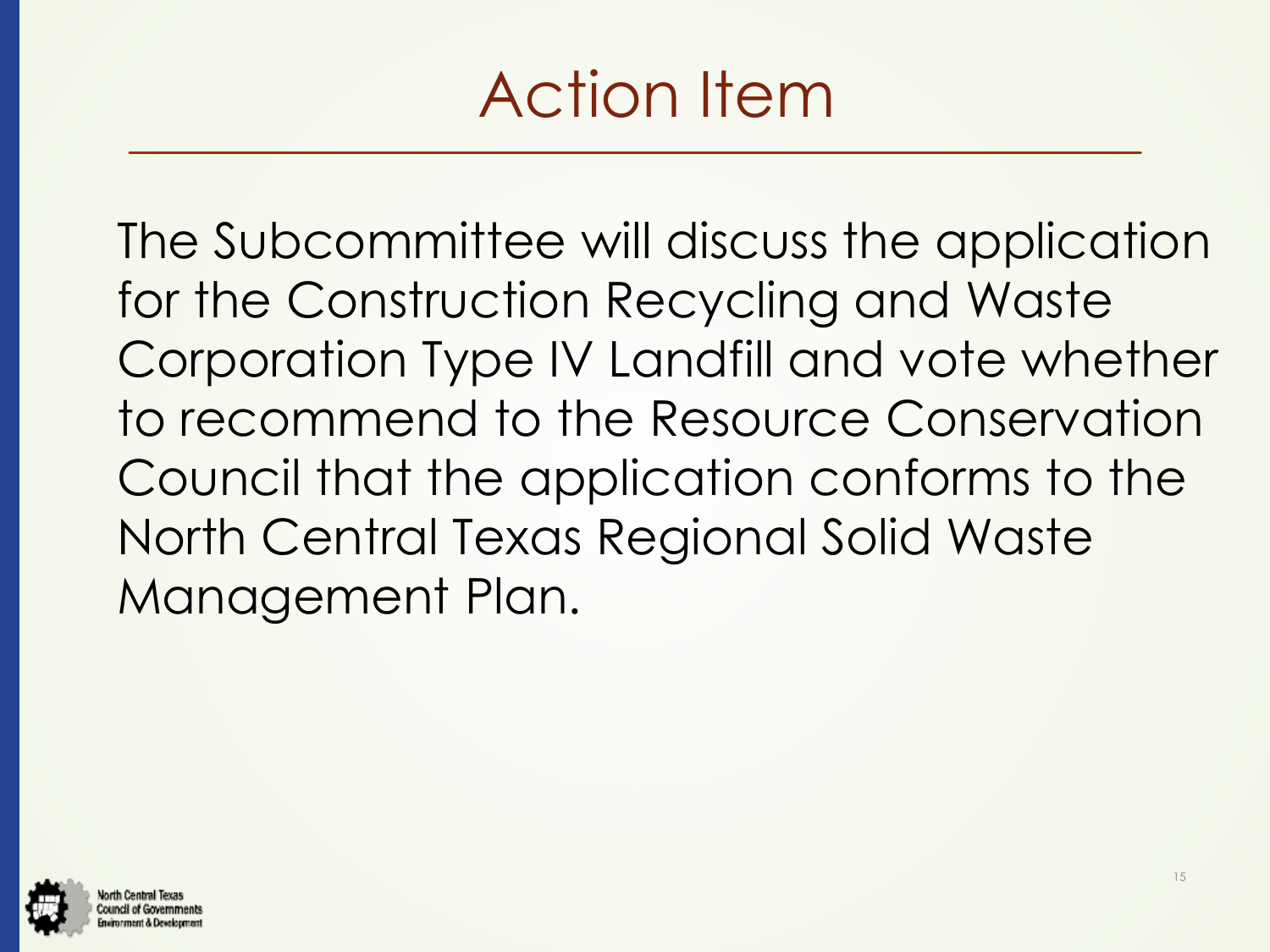## Next Steps

The Resource Conservation Council will vote on the Subcommittee's recommendation regarding the Construction Recycling and Waste Corporation Type IV Landfill at its meeting on February 16, 2022.

A letter stating the RCC's final conformance determination will be submitted to the TCEQ, and a copy will be sent to the applicant.

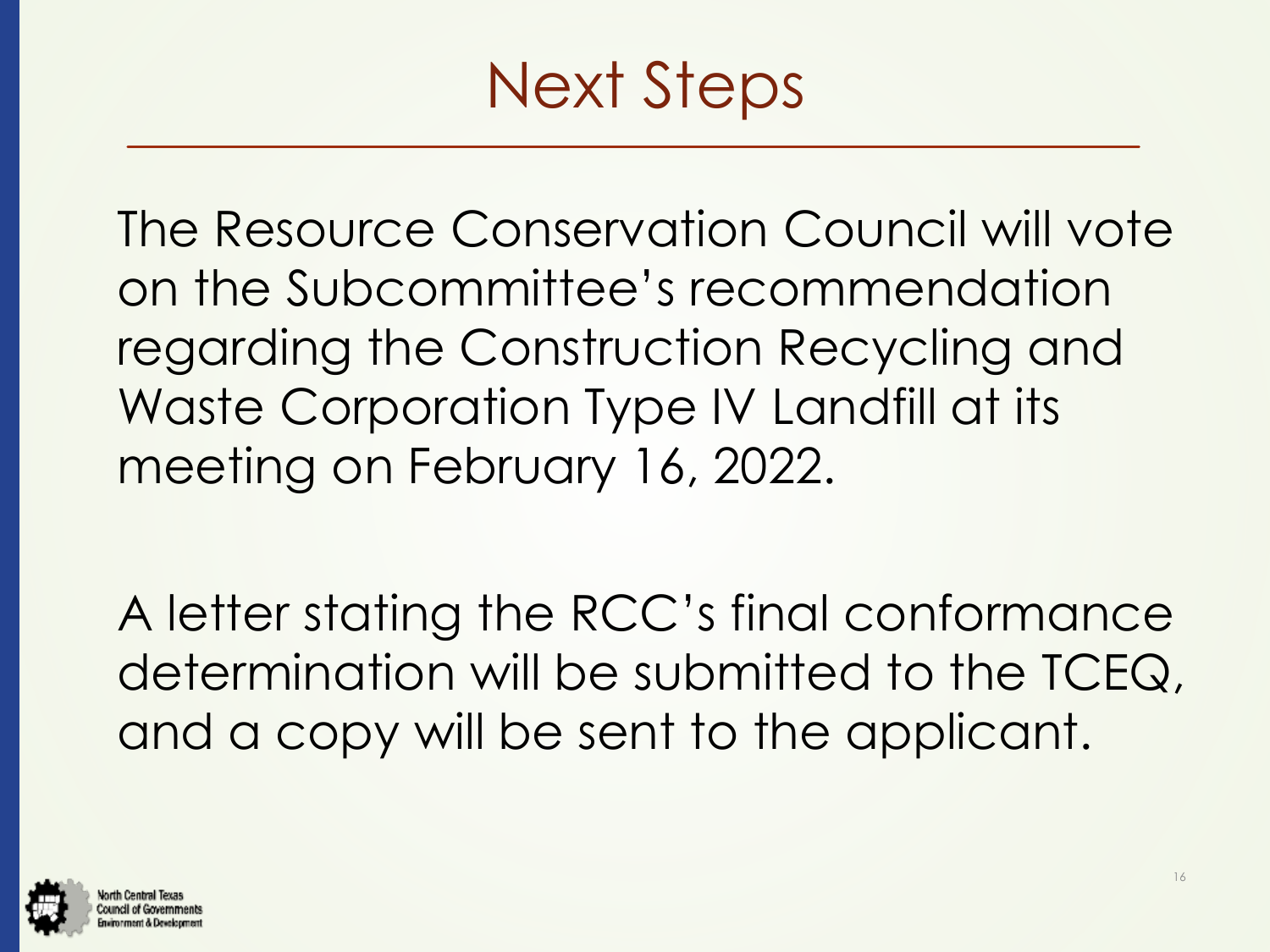### Subcommittee Discussion

### Updating NCTCOG's Conformance Review Process.

#### **Elena Berg, NCTCOG**

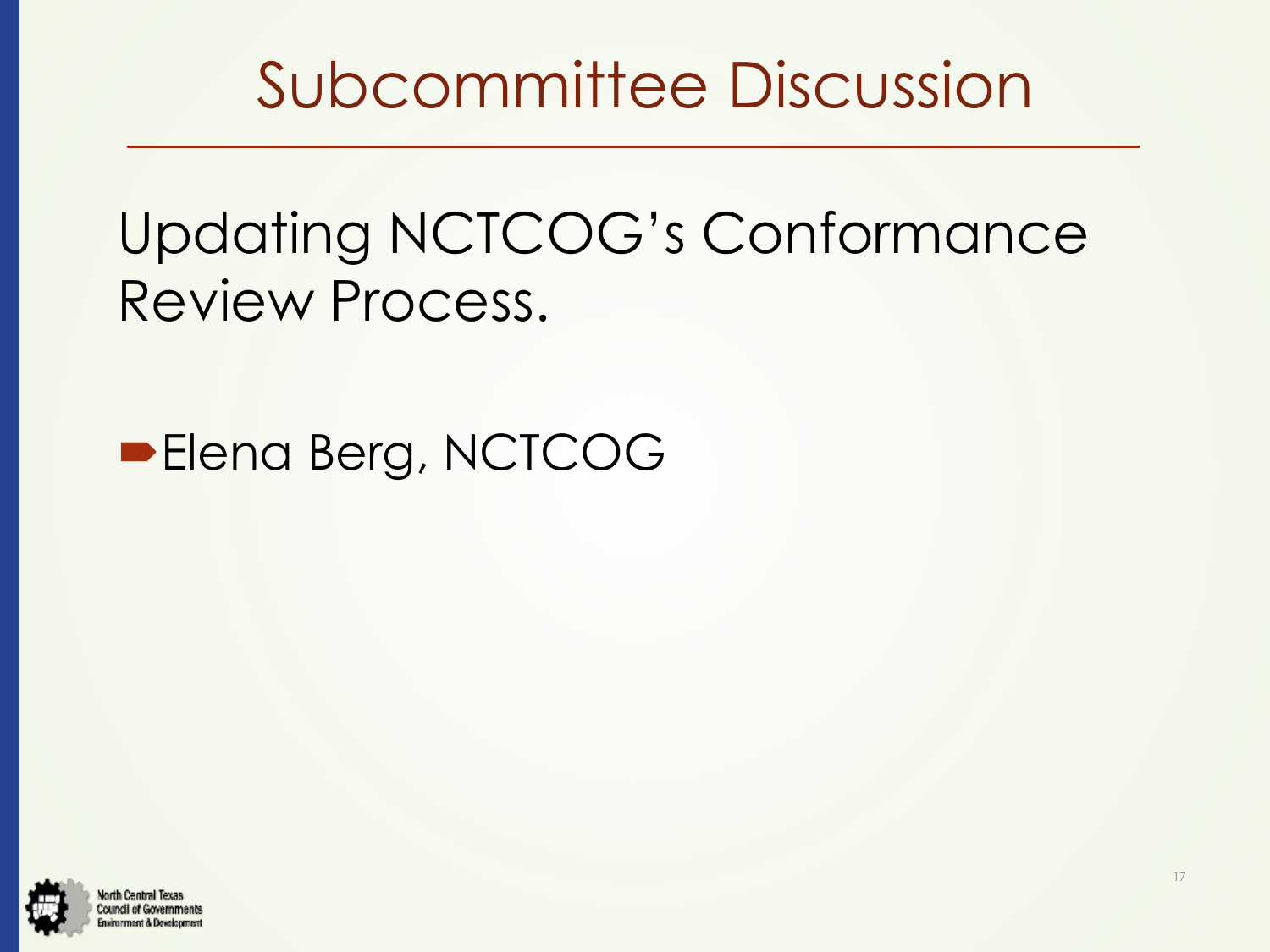### Subcommittee Discussion

### Updating NCTCOG's Conformance Review Process.

### **To be completed by March 31, 2022**

Goal for today:

**Receive feedback from Subcommittee** 

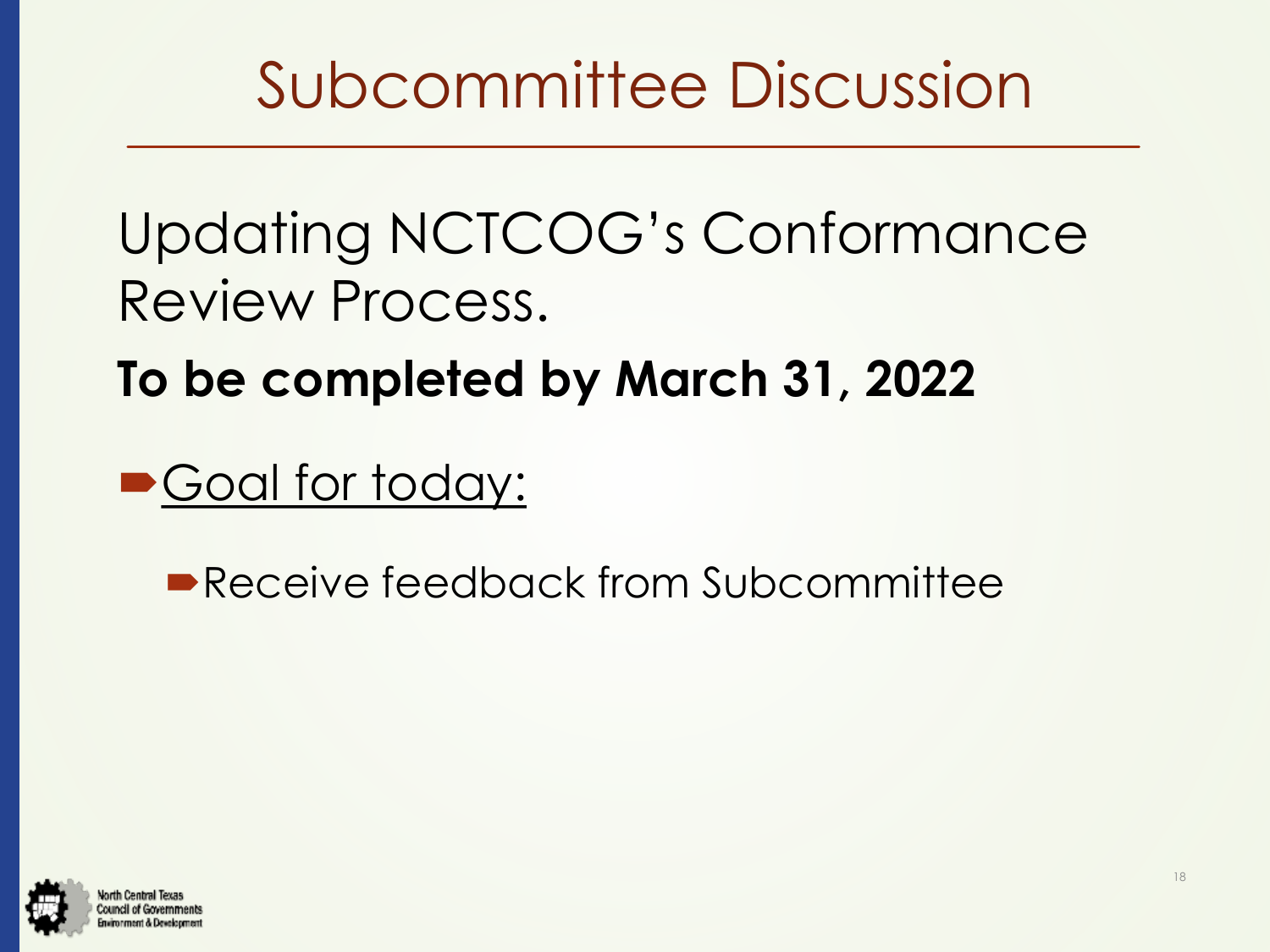### Updating NCTCOG's Conformance Review Process

### **Timeline for completing review**

Conformance meeting – no later than 60 days from date of receipt of application/registration by **NCTCOG** 

- **TCEQ starts administrative and technical review** simultaneously
- TCEQ would like to have the conformance review completed before the technical review is complete
- Committee could be reviewing application that is not administratively complete
- NCTCOG will ask applicant for name of TCEQ project manager on each application/registration

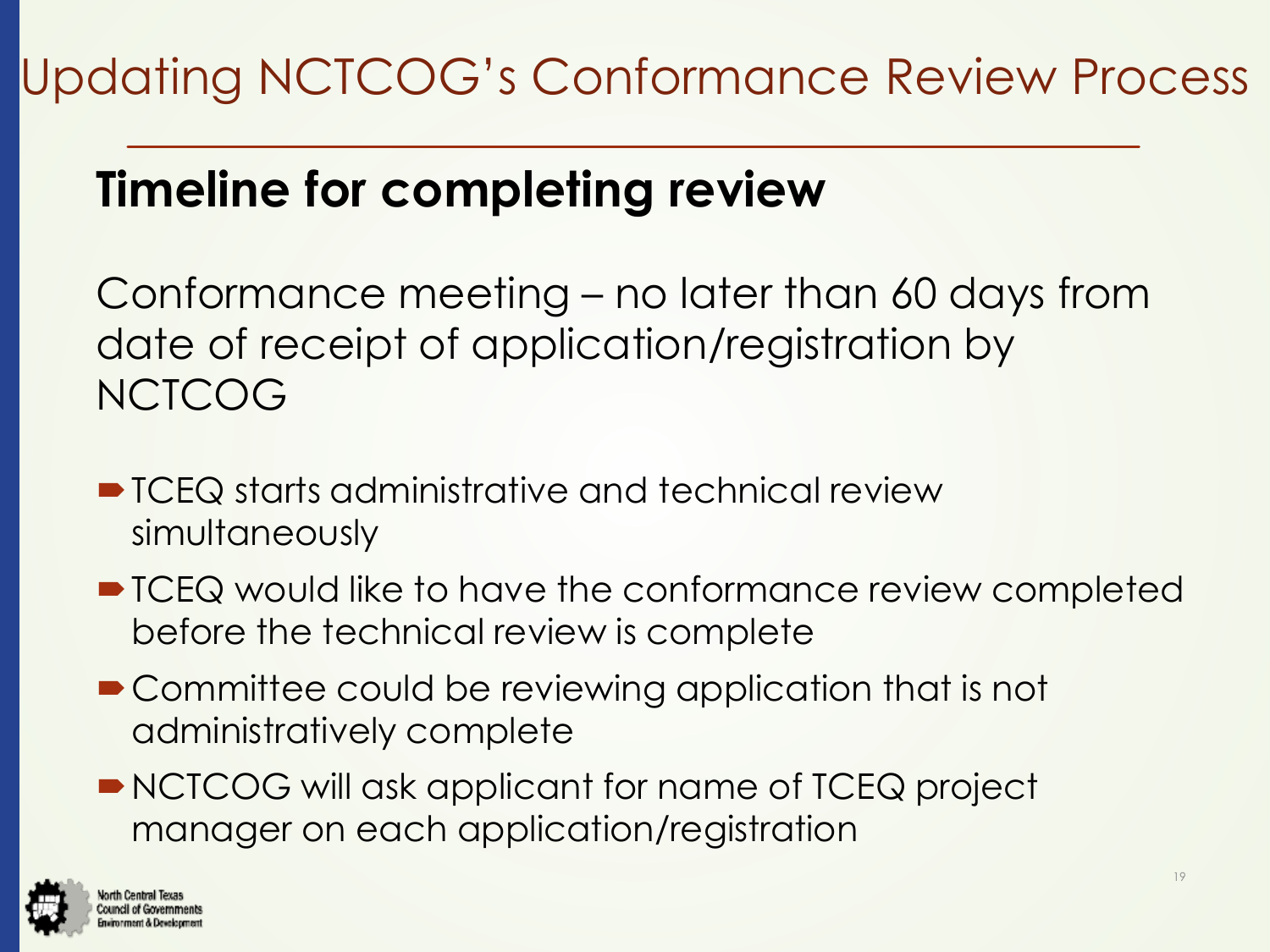Updating NCTCOG's Conformance Review Process

#### **No requests for public comment**

**■Duplicative of TCEQ's public comments** 

**Applicant not present at committee discussion/vote**

#### **General Question**

Does the Subcommittee have any expectations of applicants that need to be clarified (i.e. provided in text to them)?

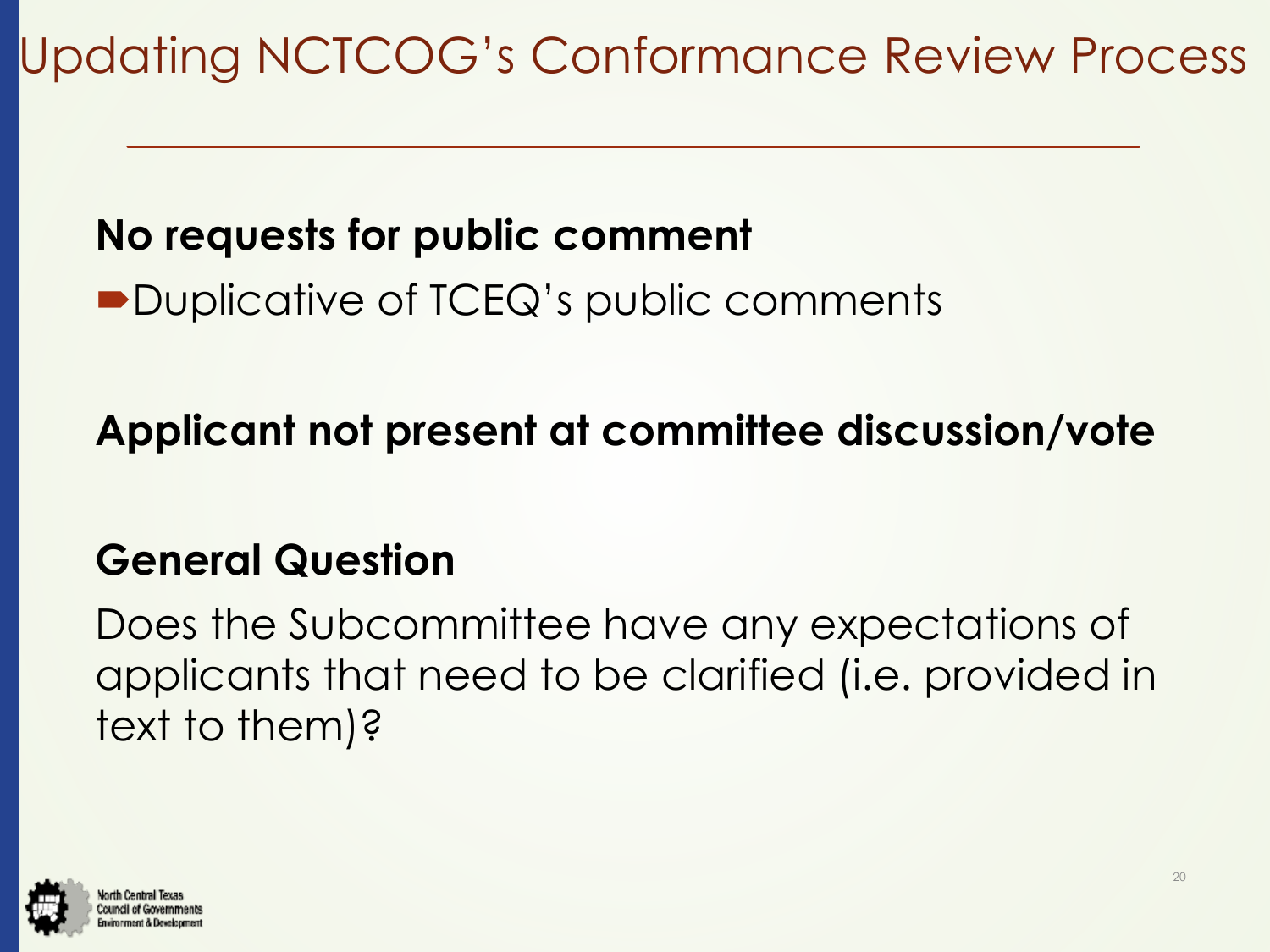### Regional Solid Waste Management Plan Municipal Survey

#### **Survey Deadline Extended to January 28, 2022**

[Link to Main Municipal Survey](https://www.surveymonkey.com/r/NCTCOGSWMP)

[Link to Supplemental Municipal Survey](https://www.surveymonkey.com/r/RRSQJYX)

#### **Questions?**

Contact Hannah Allen at hallen@nctcog.org